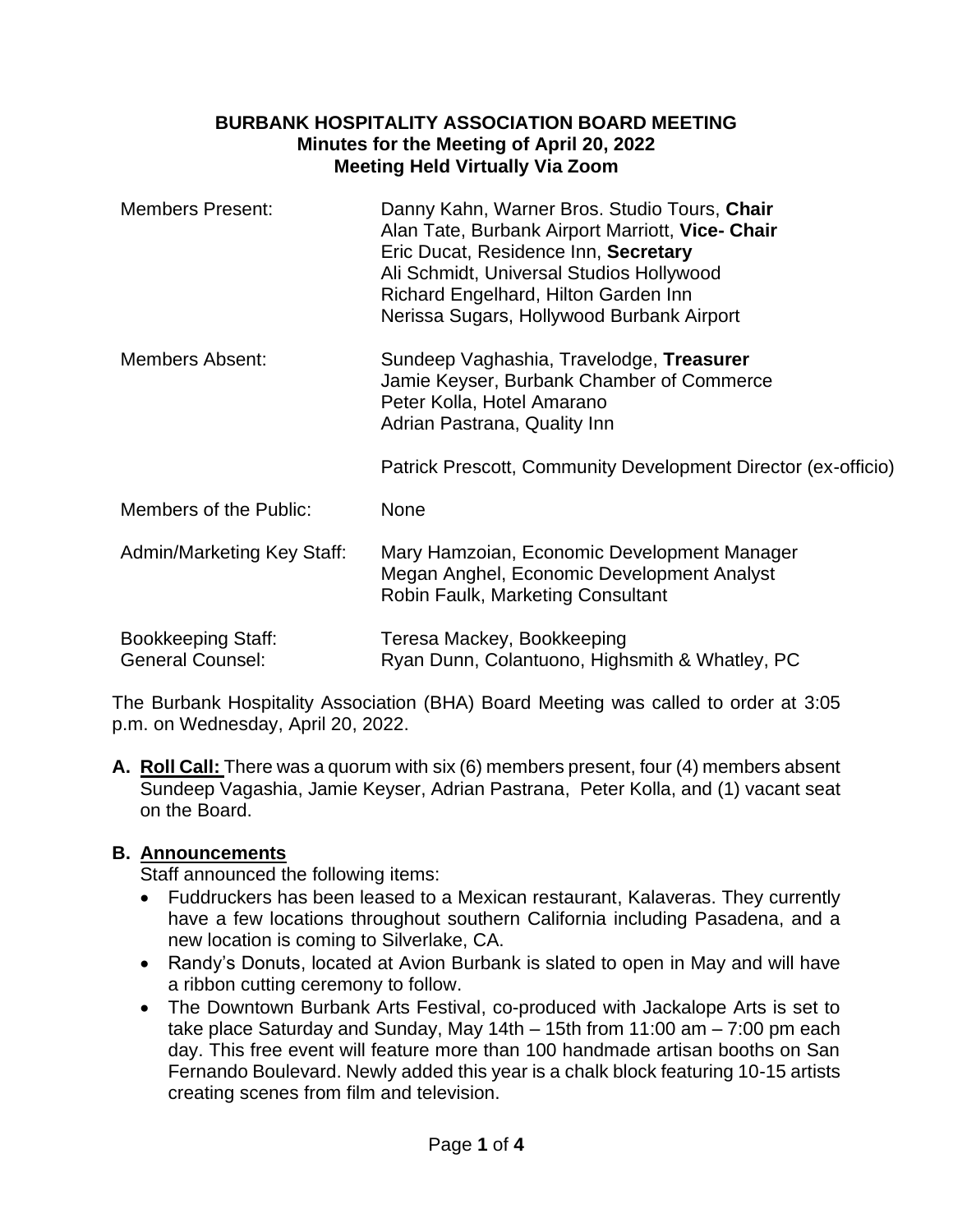• During the past year, several Downtown Burbank property owners and restaurants have inquired about adding valet parking to the Downtown District. At the April Downtown Partnership (PBID) meeting, staff facilitated discussion on a potential pilot program and the Board agreed to have PBID staff pursue proposals for a pilot program in an effort to further vet the idea.

### **C. Public Comment**

There was no public comment.

### **D. Response to Public Comment**

There was no response to public comment.

### **E. Board Member Comments**

Nerissa Sugars provided an Air Service update on the Hollywood Burbank Airport (BUR) for February 2022. BUR reported 371,889 passengers for the month of February which is up 17% from January 2022 with 82% of pre-pandemic traffic coming primarily from the leisure market. Unfortunately, Swoop Airlines will be withdrawing service to Edmonton, Canada on June 23 due to staffing issues; however, they plan to relaunch the Edmonton route as soon as they have coverage. As previously mentioned at the February meeting, Avelo Airlines will move forward with service to Boise, ID and Spokane, WA on May 24<sup>th</sup> and 25<sup>th</sup> and Alaska Airlines will be starting service to Boise, ID on May 27<sup>th</sup>.

Ali Schmidt shared that Universal Studios Hollywood continues to be very busy since re-opening 13-months after the park was shut down because of the pandemic. The increasing rates of park attendance have been attributed to the extended spring break period from most school districts.

Danny Kahn shared that Warner Bros. Studio Tour Hollywood launched a new tour product called "Studio Tour Plus" which will include an extra hour on the tour, continental breakfast, and lunch at Central Perk Café on the WB lot. Tickets for this new tour will cost \$149 per person. Starting April 28<sup>th</sup>, Warner Bros. will re-launch the classic studio tour option to all guests. Additionally, starting June 27<sup>th</sup>, Warner Bros. Studio Tour Hollywood will return to a 7-day operation week which will allow more dates for guests to experience the Tour Studio. Lastly, a new TV program called FYC will be launching towards the end of May. This free program will be in partnership with Warner Bros. TV Publicity and will offer panel interviews, and guests will have the opportunity to meet show creators and talent. More information about dates for the new FYC program will be uploaded to the Warner Bros. website.

### **F.** Approval of a Teleconference Meeting Resolution MECTION ITEM

Staff requested the Board approve a Teleconference Meeting Resolution finding a public health emergency in order to continue to meet remotely on Zoom.

Eric Ducat made a motion to approve the resolution as presented, seconded by Danny Kahn; motion carried 6-0.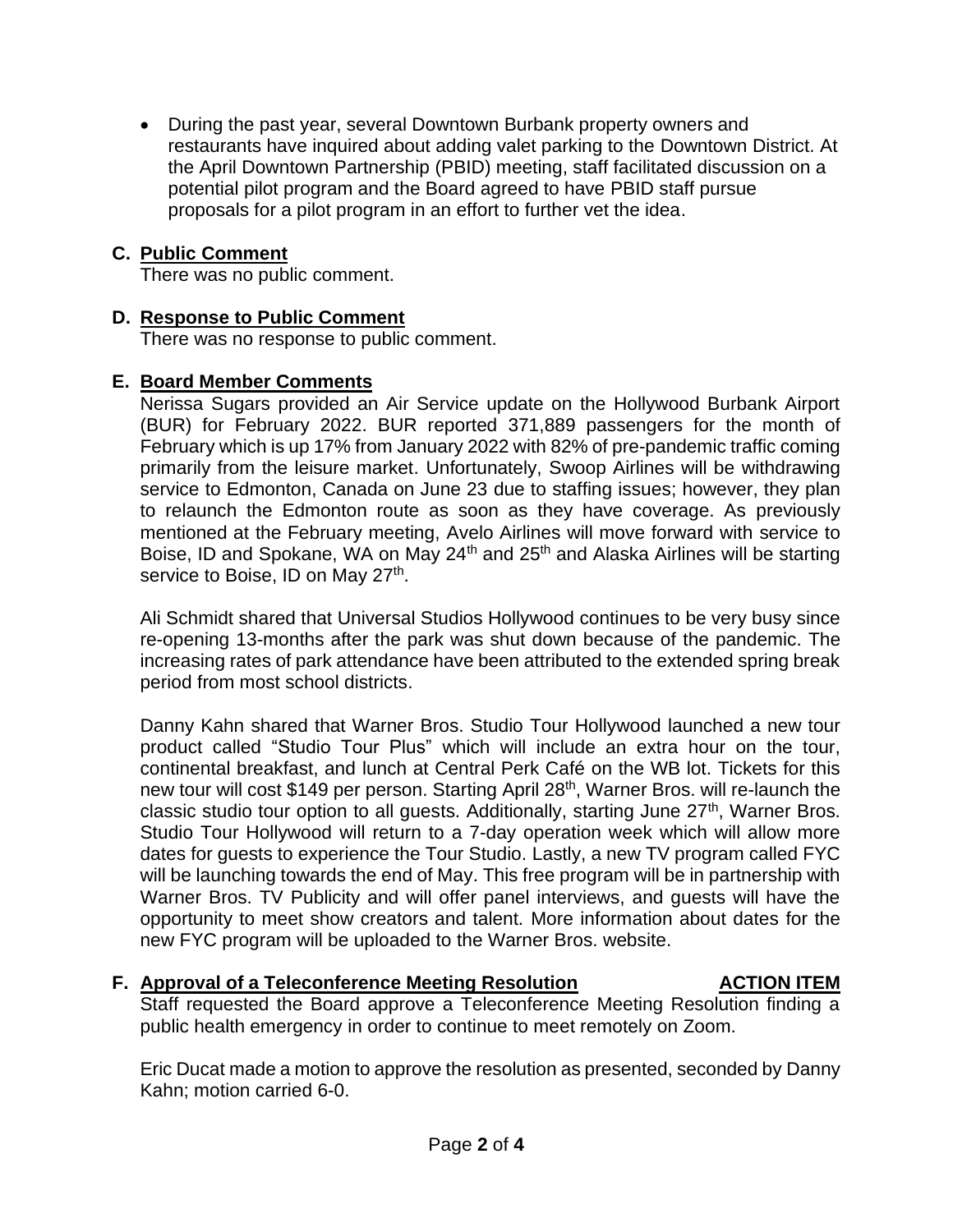## **G.** Approval of Minutes **ACTION ITEM**

The minutes for the BHA Board meeting of March 16, 2022, were presented for approval. Danny Kahn made a motion to approve the minutes as presented, seconded by Richard Englehard; motion carried 6-0.

# **H. Treasurer's Report**

The Treasurer's report as of February 28, 2022, was presented to the Board. Teresa Mackey presented the profit and loss report for February 2022, the BHA currently has a total income of \$44,485.19, with expenses totaling \$43,720.18. The Board's total assets equal \$998,0782.75 as of February 28, 2022.

## **I.** In Person Meeting Discussion **ACTION ITEM**

As noted, with recent amendments to the Brown Act, the Board must continually approve or deny a resolution virtually. At the March Board meeting, staff stated that City Councill will open to in-person public meetings in Mid-May, and that it is expected that Boards and Commissions will once again be allowed to meet in-person as well.

After some discussion and feedback, the Board agreed to resume in-person meetings starting on May 18<sup>th</sup>. Danny Kahn suggested the Warner Bros. conference room as a meeting location for the May 18<sup>th</sup> Board meeting. Danny Kahn made a motion for approval, seconded by Richard Englehard; motion carried 6-0.

## **J. Wonder Woman Update**

Staff provided the Board with the status of the Wonder Woman statue. The statue has a new location in front of the Warner Bros. Studio Tour Hollywood sign that has been approved by the City and Warner Bros./ DC Comics. Staff is in the process of receiving civil and structural engineer proposals. Wonder Woman is slated to be unveiled by November 2022.

# **K. Tour Bus Parking update**

Several hotels have reached out to staff to inquire about the ability to accommodate tour bus parking on-site or in an alternative location. Staff reached out to hotel General Managers and Director of Sales to discuss the desire for tour bus parking. A survey was sent to the hotels so staff can better understand the need for tour bus parking. Many hotels mentioned that they would be in favor to explore tour bus parking options. Danny Kahn, Eric Ducat and Richard Englehard also expressed a need for tour bus parking at or near their sites. After reviewing the survey results and hearing from the Board Members, staff will work with the Transportation Division to discuss potential off-site options for tour bus parking in Burbank.

# **L. Board Member Vacancy Update**

With the resignation of Tony Garibian, the BHA Board has one vacant seat. Staff compiled a list of people and organizations that could be potential candidates for the vacant seat. According to the Bylaws, anyone who would be considered for the vacancy would be either representing a business paying the TBID assessment or a